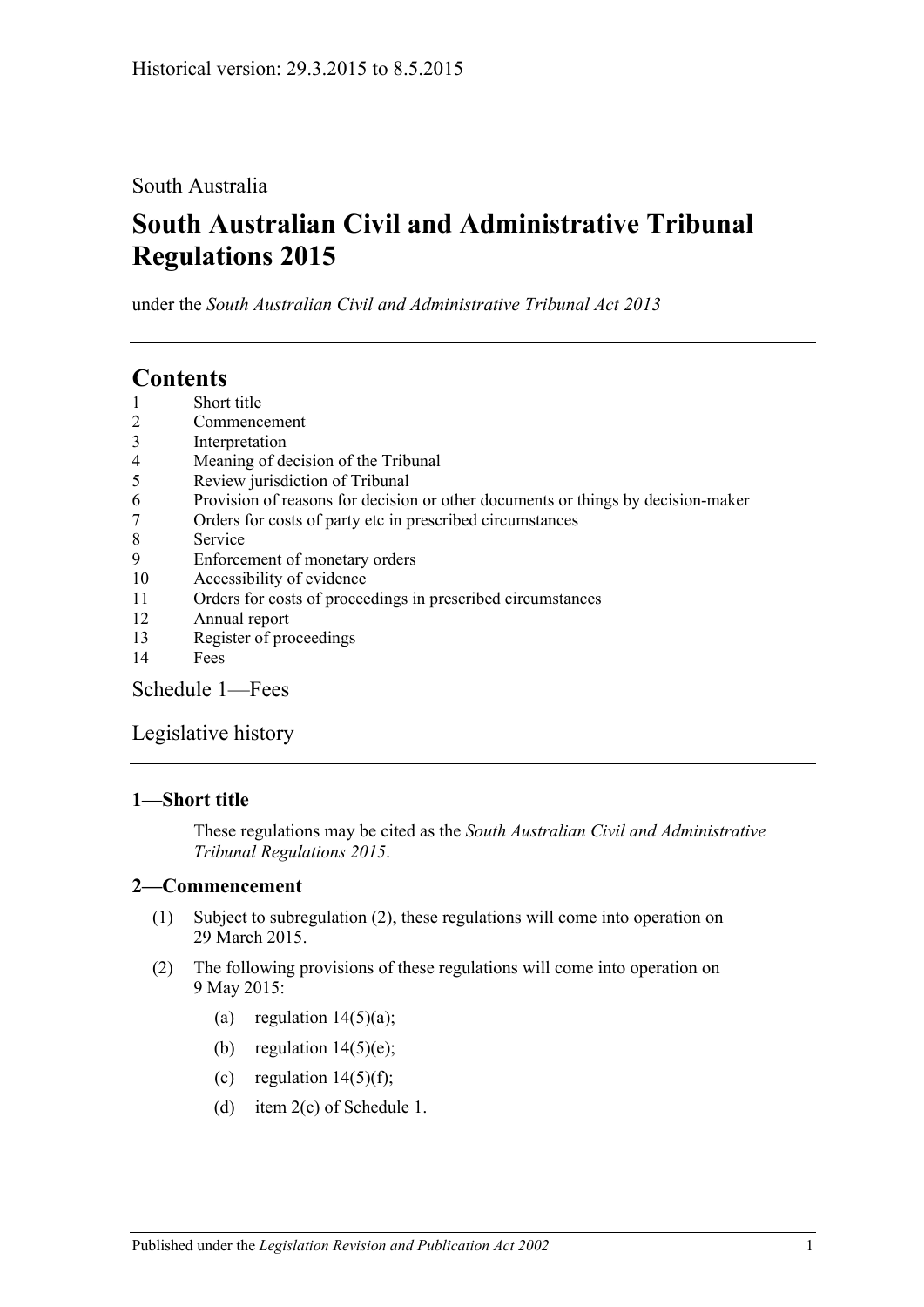#### <span id="page-1-0"></span>**3—Interpretation**

In these regulations, unless the contrary intention appears—

*Act* means the *[South Australian Civil and Administrative Tribunal Act](http://www.legislation.sa.gov.au/index.aspx?action=legref&type=act&legtitle=South%20Australian%20Civil%20and%20Administrative%20Tribunal%20Act%202013) 2013*.

#### <span id="page-1-1"></span>**4—Meaning of decision of the Tribunal**

For the purposes of the definition of *decision* in section 3(1) of the Act, a decision of the Tribunal does not include the following interlocutory directions, determinations or orders in respect of the operation of sections 70 and 71 of the Act:

- (a) the adjournment of proceedings by the Tribunal or the refusal of the Tribunal to adjourn proceedings (including without limitation, such an order made in respect of a conference under section 50 of the Act);
- (b) a direction of the Tribunal under section 45(1) or (3) of the Act;
- (c) a direction of the Tribunal under section  $60(2)(e)$ ,  $(f)$ ,  $(g)$  or  $(i)$  of the Act;
- (d) a determination of the Tribunal under section  $67(1)$  or (2) of the Act;
- (e) a direction of the Tribunal to the Public Advocate under section 28 of the *[Guardianship and Administration Act](http://www.legislation.sa.gov.au/index.aspx?action=legref&type=act&legtitle=Guardianship%20and%20Administration%20Act%201993) 1993* to conduct an investigation;
- (f) a decision of the Tribunal to authorise the publication of a report of proceedings under section 81(2) of the *[Guardianship and Administration](http://www.legislation.sa.gov.au/index.aspx?action=legref&type=act&legtitle=Guardianship%20and%20Administration%20Act%201993)  Act [1993](http://www.legislation.sa.gov.au/index.aspx?action=legref&type=act&legtitle=Guardianship%20and%20Administration%20Act%201993)*.

#### <span id="page-1-2"></span>**5—Review jurisdiction of Tribunal**

- (1) For the purposes of section 34(2) of the Act, the following decisions are not reviewable decisions under section 34 of the Act:
	- (a) a decision that is the subject, or forms part, of a residential park dispute under the *[Residential Parks Act](http://www.legislation.sa.gov.au/index.aspx?action=legref&type=act&legtitle=Residential%20Parks%20Act%202007) 2007* (even if the decision is made by a park owner of a residential park who is an agency or instrumentality of the Crown);
	- (b) a decision that is the subject, or forms part, of a tenancy dispute under the *[Residential Tenancies Act](http://www.legislation.sa.gov.au/index.aspx?action=legref&type=act&legtitle=Residential%20Tenancies%20Act%201995) 1995* (even if the decision is made by a landlord who is the South Australian Housing Trust, a community housing provider who is an agency or instrumentality of the Crown, or some other agency or instrumentality of the Crown);
	- (c) a decision made by an administering authority of a retirement village that—
		- (i) is the subject of an application under section 31(8) of the *[Retirement](http://www.legislation.sa.gov.au/index.aspx?action=legref&type=act&legtitle=Retirement%20Villages%20Act%201987)  [Villages Act](http://www.legislation.sa.gov.au/index.aspx?action=legref&type=act&legtitle=Retirement%20Villages%20Act%201987) 1987*; or
		- (ii) is the subject, or forms part, of a dispute between the administering authority and a resident of a retirement village under the *[Retirement](http://www.legislation.sa.gov.au/index.aspx?action=legref&type=act&legtitle=Retirement%20Villages%20Act%201987)  [Villages Act](http://www.legislation.sa.gov.au/index.aspx?action=legref&type=act&legtitle=Retirement%20Villages%20Act%201987) 1987*,

(even if the administering authority is an agency or instrumentality of the Crown).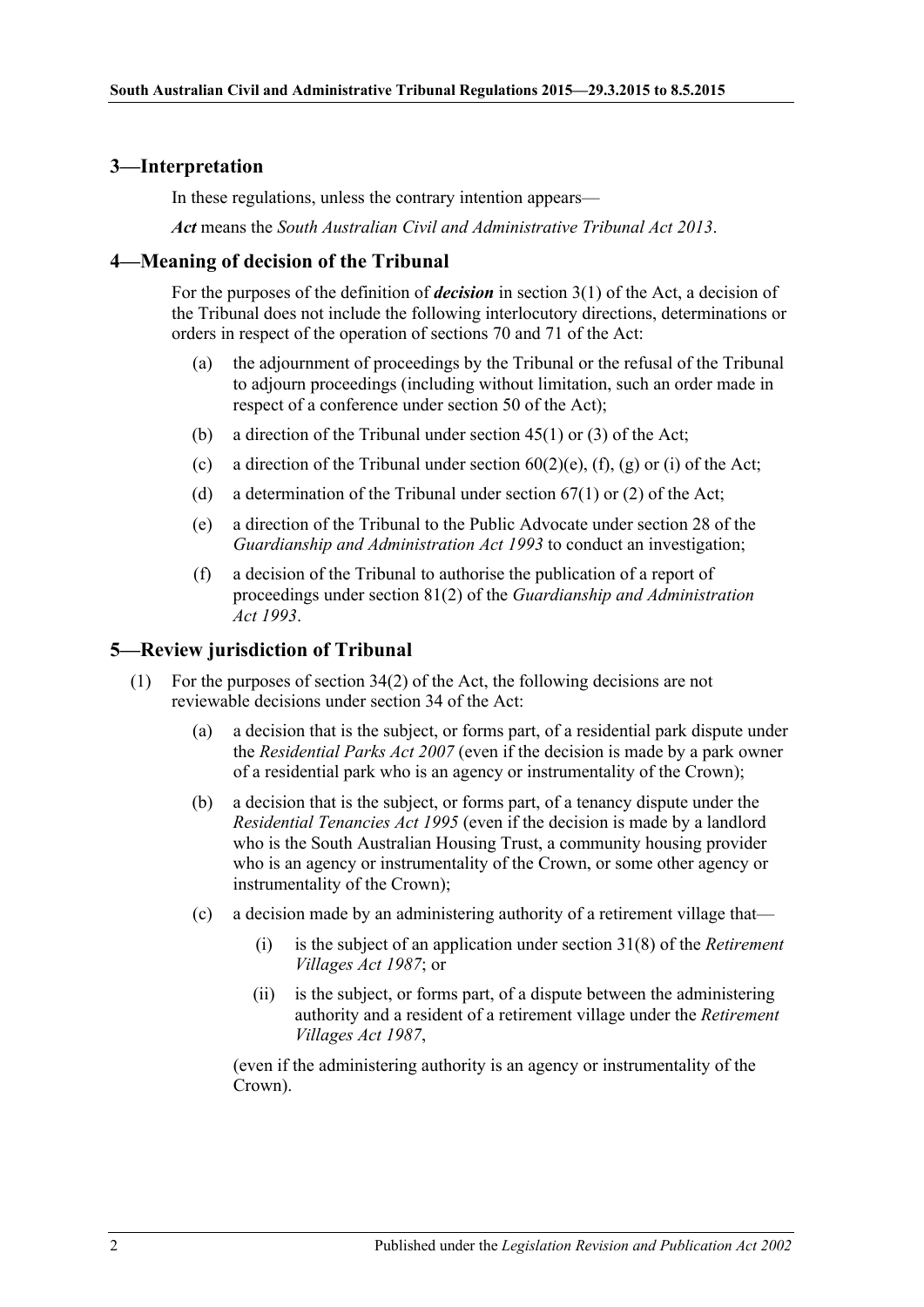- (2) For the purposes of section  $34(2)$  of the Act, the following decisions are reviewable decisions under section 34 of the Act:
	- (a) a decision that is the subject, or forms part, of a dispute or application under Schedule 2 clause 2 of the *[Community Housing Providers \(National Law\)](http://www.legislation.sa.gov.au/index.aspx?action=legref&type=act&legtitle=Community%20Housing%20Providers%20(National%20Law)%20(South%20Australia)%20Act%202013)  [\(South Australia\) Act](http://www.legislation.sa.gov.au/index.aspx?action=legref&type=act&legtitle=Community%20Housing%20Providers%20(National%20Law)%20(South%20Australia)%20Act%202013) 2013*;
	- (b) a decision that is the subject, or forms part of a dispute or application under section 84 of the *[South Australian Co-operative and Community Housing](http://www.legislation.sa.gov.au/index.aspx?action=legref&type=act&legtitle=South%20Australian%20Co-operative%20and%20Community%20Housing%20Act%201991)  Act [1991](http://www.legislation.sa.gov.au/index.aspx?action=legref&type=act&legtitle=South%20Australian%20Co-operative%20and%20Community%20Housing%20Act%201991)* insofar as an application may be made under that section by a transitioning housing co-operative or transitioning housing association under Schedule 3 Part 4 of the *[Community Housing Providers \(National Law\)](http://www.legislation.sa.gov.au/index.aspx?action=legref&type=act&legtitle=Community%20Housing%20Providers%20(National%20Law)%20(South%20Australia)%20Act%202013)  [\(South Australia\) Act](http://www.legislation.sa.gov.au/index.aspx?action=legref&type=act&legtitle=Community%20Housing%20Providers%20(National%20Law)%20(South%20Australia)%20Act%202013) 2013*.
- (3) In this regulation—

*administering authority* of a retirement village, has the same meaning as in the *[Retirement Villages Act](http://www.legislation.sa.gov.au/index.aspx?action=legref&type=act&legtitle=Retirement%20Villages%20Act%201987) 1987*;

*community housing provider* has the same meaning as in the *[Community Housing](http://www.legislation.sa.gov.au/index.aspx?action=legref&type=act&legtitle=Community%20Housing%20Providers%20(National%20Law)%20(South%20Australia)%20Act%202013)  [Providers \(National Law\) \(South Australia\) Act](http://www.legislation.sa.gov.au/index.aspx?action=legref&type=act&legtitle=Community%20Housing%20Providers%20(National%20Law)%20(South%20Australia)%20Act%202013) 2013*;

*landlord* has the same meaning as in the *[Residential Tenancies Act](http://www.legislation.sa.gov.au/index.aspx?action=legref&type=act&legtitle=Residential%20Tenancies%20Act%201995) 1995*;

*park owner* of a residential park, has the same meaning as in the *[Residential Parks](http://www.legislation.sa.gov.au/index.aspx?action=legref&type=act&legtitle=Residential%20Parks%20Act%202007)  Act [2007](http://www.legislation.sa.gov.au/index.aspx?action=legref&type=act&legtitle=Residential%20Parks%20Act%202007)*;

*resident* of a retirement village, has the same meaning as in the *[Retirement Villages](http://www.legislation.sa.gov.au/index.aspx?action=legref&type=act&legtitle=Retirement%20Villages%20Act%201987)  Act [1987](http://www.legislation.sa.gov.au/index.aspx?action=legref&type=act&legtitle=Retirement%20Villages%20Act%201987)*;

*residential park dispute* has the same meaning as in the *[Residential Parks Act](http://www.legislation.sa.gov.au/index.aspx?action=legref&type=act&legtitle=Residential%20Parks%20Act%202007) 2007*;

*South Australian Housing Trust* includes a subsidiary of the South Australian Housing Trust within the meaning of the *[South Australian Housing Trust Act](http://www.legislation.sa.gov.au/index.aspx?action=legref&type=act&legtitle=South%20Australian%20Housing%20Trust%20Act%201995) 1995*;

*tenancy dispute* has the same meaning as in the *[Residential Tenancies Act](http://www.legislation.sa.gov.au/index.aspx?action=legref&type=act&legtitle=Residential%20Tenancies%20Act%201995) 1995*;

*transitioning housing association* has the same meaning as in Schedule 3 Part 4 clause 16 of the *[Community Housing Providers \(National Law\) \(South Australia\)](http://www.legislation.sa.gov.au/index.aspx?action=legref&type=act&legtitle=Community%20Housing%20Providers%20(National%20Law)%20(South%20Australia)%20Act%202013)  Act [2013](http://www.legislation.sa.gov.au/index.aspx?action=legref&type=act&legtitle=Community%20Housing%20Providers%20(National%20Law)%20(South%20Australia)%20Act%202013)*;

*transitioning housing co-operative* has the same meaning as in Schedule 3 Part 4 clause 15 of the *[Community Housing Providers \(National Law\) \(South Australia\)](http://www.legislation.sa.gov.au/index.aspx?action=legref&type=act&legtitle=Community%20Housing%20Providers%20(National%20Law)%20(South%20Australia)%20Act%202013)  Act [2013](http://www.legislation.sa.gov.au/index.aspx?action=legref&type=act&legtitle=Community%20Housing%20Providers%20(National%20Law)%20(South%20Australia)%20Act%202013)*.

#### <span id="page-2-0"></span>**6—Provision of reasons for decision or other documents or things by decision-maker**

For the purposes of section 35(2) of the Act, the time prescribed for the provision of a written statement of reasons or other relevant document or thing referred to in that section is 21 days from the time the decision-maker receives notice that an application has been made to the Tribunal for a review of the decision-maker's decision.

#### <span id="page-2-1"></span>**7—Orders for costs of party etc in prescribed circumstances**

For the purposes of section 57(3) of the Act, an order of the Tribunal to dismiss or strike out any proceedings under the following provisions are prescribed:

(a) section 47(4) of the Act;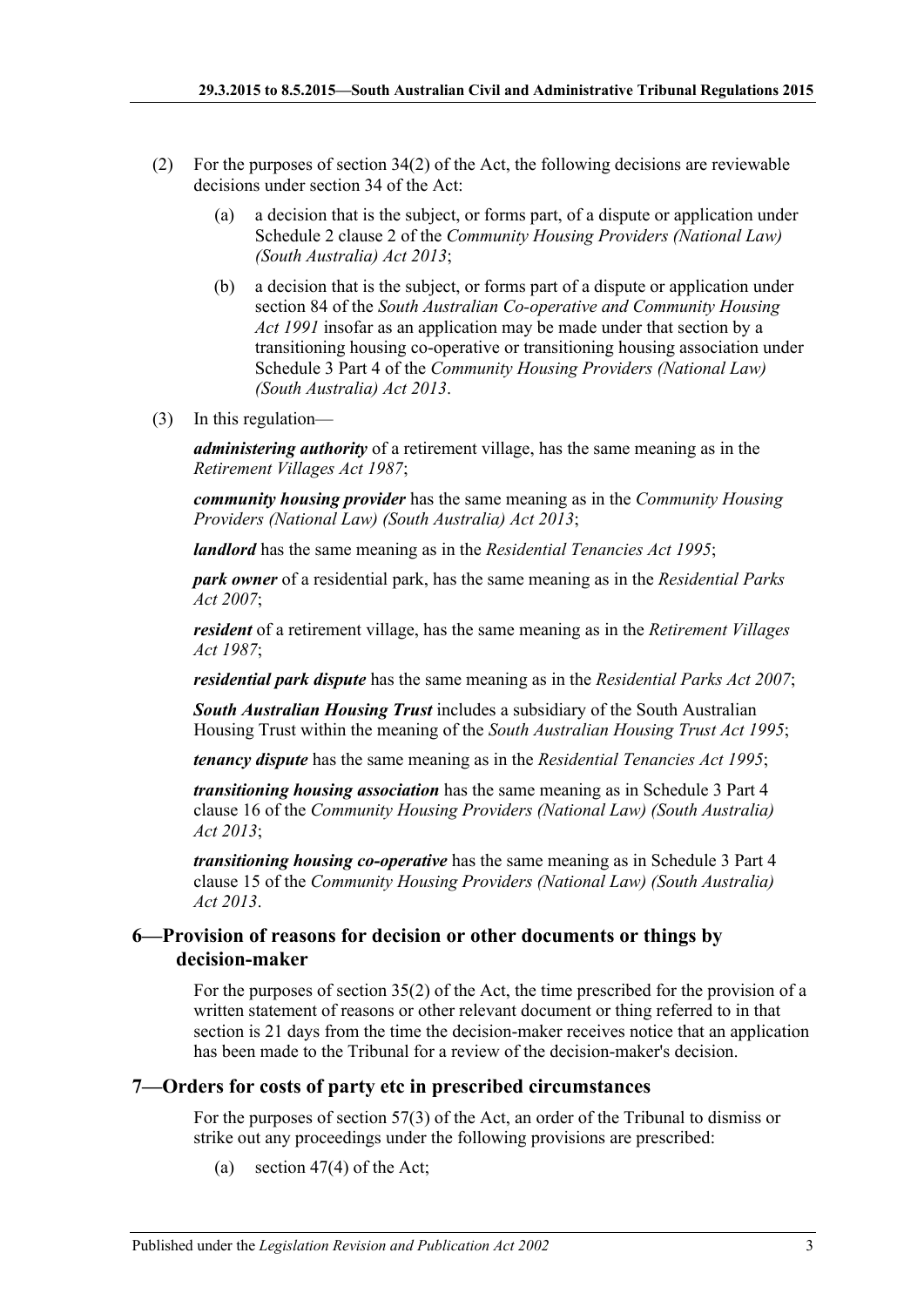- (b) section 48(2) of the Act;
- (c) section 49(2) of the Act.

#### <span id="page-3-0"></span>**8—Service**

- (1) For the purposes of section 87(3) of the Act, the Tribunal may order that a process, notice or other document required or authorised to be given to or served on a person relating to any proceedings before the Tribunal may—
	- (a) be given to the person personally; or
	- (b) be left for the person at the person's last known or usual place of residence or business with someone apparently over the age of 16 years; or
	- (c) be transmitted by fax or email to a fax number or email address provided by the person to the Tribunal (in which case the notice or other document will be taken to have been given or served at the time of transmission); or
	- (d) if the person is a company or registered body within the meaning of the *Corporations Act 2001* of the Commonwealth, be served in accordance with that Act.
- (2) If a person refuses to accept personal service of a notice or other document required or authorised to be served on the person under the Act, or a relevant Act for the purpose of proceedings before the Tribunal, the notice or document will be taken to have been served personally on the person if the person serving the notice or document—
	- (a) puts it down in the person's presence; and
	- (b) tells the person what the notice or document is.
- (3) It is not necessary to show the original of the notice or document to the person being served.

#### <span id="page-3-2"></span><span id="page-3-1"></span>**9—Enforcement of monetary orders**

- (1) A party to proceedings under a designated Act is recognised for the purposes of section 89(1) of the Act.
- (2) Unless [subregulation](#page-3-2) (1) would otherwise apply, in the case of a monetary order made by the Tribunal that is an order as to the payment of costs—the person in favour of whom the order is made is recognised for the purposes of section 89(1) of the Act.
- (3) In [subregulation](#page-3-2)  $(1)$ —

*designated Act* means—

- (a) the *[Community Housing Providers \(National Law\) \(South Australia\)](http://www.legislation.sa.gov.au/index.aspx?action=legref&type=act&legtitle=Community%20Housing%20Providers%20(National%20Law)%20(South%20Australia)%20Act%202013)  Act [2013](http://www.legislation.sa.gov.au/index.aspx?action=legref&type=act&legtitle=Community%20Housing%20Providers%20(National%20Law)%20(South%20Australia)%20Act%202013)*;
- (b) the *[Local Government Act](http://www.legislation.sa.gov.au/index.aspx?action=legref&type=act&legtitle=Local%20Government%20Act%201999) 1999*;
- (c) the *[Residential Parks Act](http://www.legislation.sa.gov.au/index.aspx?action=legref&type=act&legtitle=Residential%20Parks%20Act%202007) 2007*;
- (d) the *[Residential Tenancies Act](http://www.legislation.sa.gov.au/index.aspx?action=legref&type=act&legtitle=Residential%20Tenancies%20Act%201995) 1995*;
- (e) the *[Retirement Villages Act](http://www.legislation.sa.gov.au/index.aspx?action=legref&type=act&legtitle=Retirement%20Villages%20Act%201987) 1987*;
- (f) the *[South Australian Housing Trust Act](http://www.legislation.sa.gov.au/index.aspx?action=legref&type=act&legtitle=South%20Australian%20Housing%20Trust%20Act%201995) 1995*;
- (g) the *[Valuation of Land Act](http://www.legislation.sa.gov.au/index.aspx?action=legref&type=act&legtitle=Valuation%20of%20Land%20Act%201971) 1971*.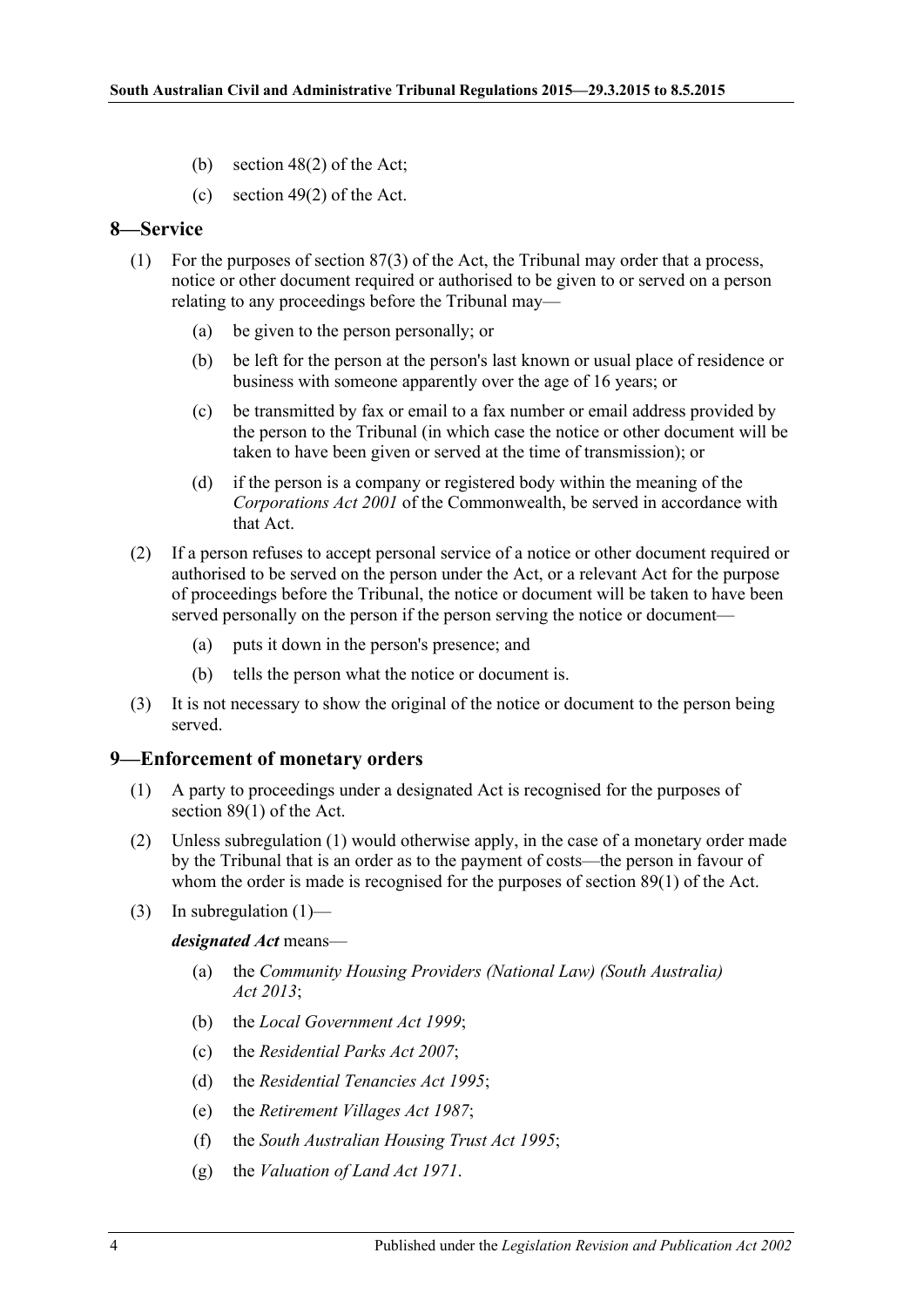#### <span id="page-4-0"></span>**10—Accessibility of evidence**

- (1) For the purposes of section  $90(2)(d)$  of the Act, the following classes of material are prescribed:
	- (a) recordings of Tribunal proceedings in the form of an audio, video or other recording from which a visual image or sound can be produced;
	- (b) material concerning the personal affairs of a person, the general disclosure of which would be unreasonable;
	- (c) material that contains allegations or suggestions of criminal or other improper conduct on the part of a person, the truth of which has not been established by judicial process and the general disclosure of which would be unreasonable;
	- (d) material that contains matter consisting of information—
		- (i) concerning a person under the age of 18 years, or concerning such a person's family or circumstances, or information of any kind furnished by a person who was under that age when the information was furnished; and
		- (ii) the general disclosure of which would be unreasonable having regard to the need to protect that person's welfare;
	- (e) material that contains matter consisting of information—
		- (i) concerning a person suffering from a mental illness, impairment or infirmity or concerning such a person's family or circumstances, or any information of any kind furnished by a person suffering from mental illness, impairment or infirmity when the information was furnished; and
		- (ii) the general disclosure of which would be unreasonable having regard to the need to protect that person's welfare.

#### (2) In this regulation—

*personal affairs* of a person includes that person's—

- (a) financial affairs;
- (b) criminal records;
- (c) marital or other personal relationships;
- (d) employment records;
- (e) personal qualities, attributes or health status.

#### <span id="page-4-1"></span>**11—Orders for costs of proceedings in prescribed circumstances**

For the purposes of section 91(3)(b) of the Act, the Tribunal may, in respect of proceedings that come within the Tribunal's review jurisdiction, make an order for costs of proceedings against a party in the following circumstances:

- (a) if the Tribunal makes an order to dismiss or strike out all, or any part, of a proceeding under section 47(3) of the Act;
- (b) if the Tribunal makes an order to dismiss or strike out all, or any part, of a proceeding under section 47(4) of the Act;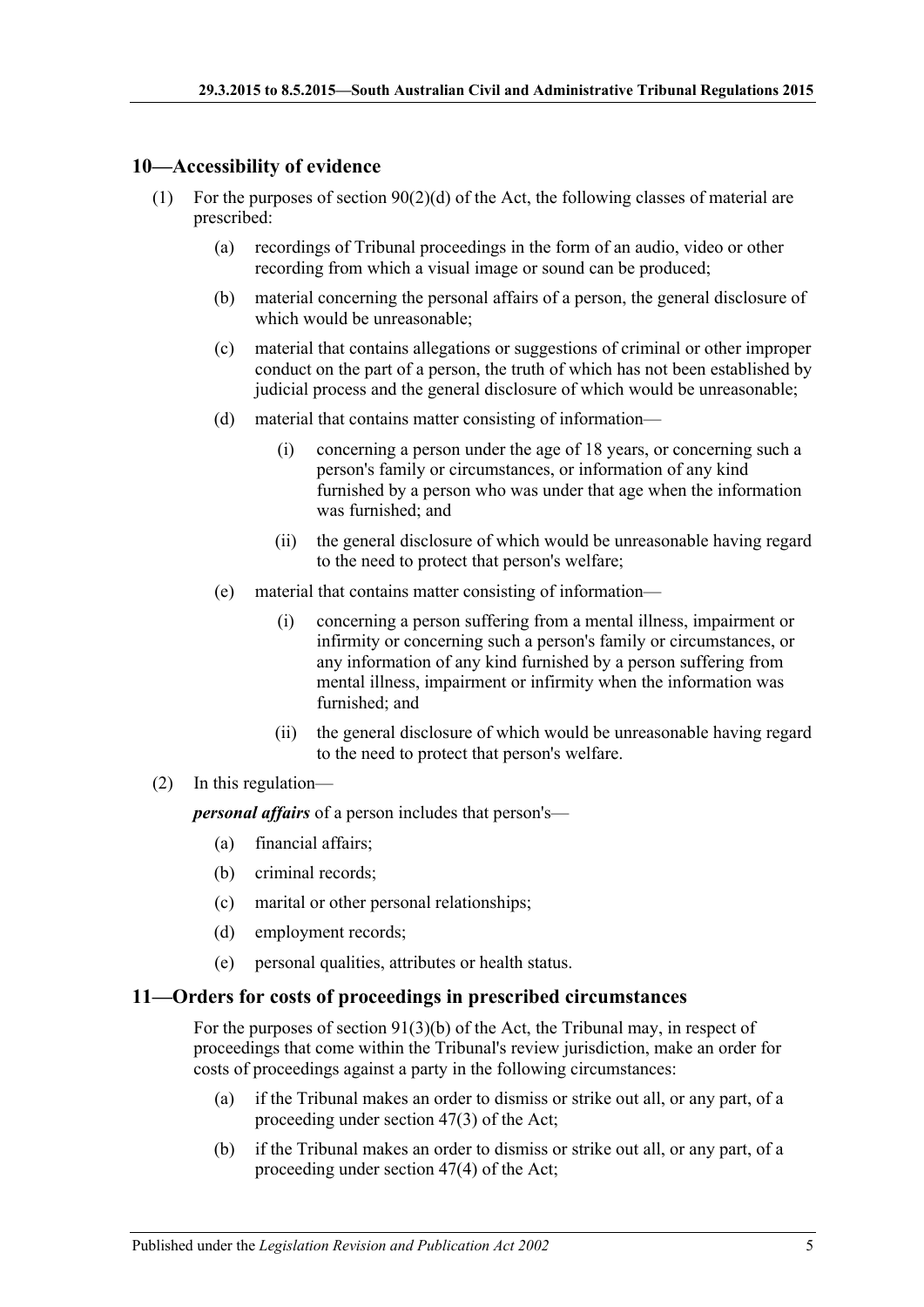- (c) if the Tribunal makes an order to dismiss or strike out a proceeding under section 48(2) of the Act;
- (d) if the Tribunal makes an order or determination under section 49(2) of the Act.

#### <span id="page-5-0"></span>**12—Annual report**

Pursuant to section 92(3) of the Act, a report under section 92 of the Act must include the following particulars of all warrants issued by the Tribunal under the *[Guardianship and Administration Act](http://www.legislation.sa.gov.au/index.aspx?action=legref&type=act&legtitle=Guardianship%20and%20Administration%20Act%201993) 1993* during the financial year to which the report relates:

- (a) the number of warrants issued during the financial year;
- (b) the status of the applicants for the warrants;
- (c) the age, sex and details of the mental incapacity of the persons to whom the warrants related;
- (d) the grounds on which the warrants were issued;
- (e) the action taken under the warrants.

#### <span id="page-5-1"></span>**13—Register of proceedings**

The following information is to be included in the register of proceedings of the Tribunal:

- (a) the number allocated to the proceedings;
- (b) the date on which the proceedings commenced;
- (c) the names of the applicant and the other parties to the proceedings;
- (d) the relevant Act and the provision of that Act under which the proceedings are commenced;
- (e) if a matter is transferred to the Tribunal under the Act or another Act—
	- (i) the date of the transfer to the Tribunal; and
	- (ii) the name of the tribunal, court, body or other decision-maker from which the matter is transferred; and
	- (iii) the relevant Act and the provision of that Act under which the jurisdiction is conferred on the Tribunal:
- (f) whether a matter is referred to a conference or mediation under Part 4 Division 4 of the Act;
- (g) whether a matter is resolved by way of conference, mediation or settlement negotiations;
- (h) the details of any directions, determination or orders of the Tribunal;
- (i) whether a direction is given by the Tribunal requiring that a hearing or part of a hearing be held in private under section  $60(2)(e)$  of the Act, and the grounds on which the direction is given;
- (j) details of a warrant issued in a matter by the Tribunal under section 69 of the *[Guardianship and Administration Act](http://www.legislation.sa.gov.au/index.aspx?action=legref&type=act&legtitle=Guardianship%20and%20Administration%20Act%201993) 1993* including—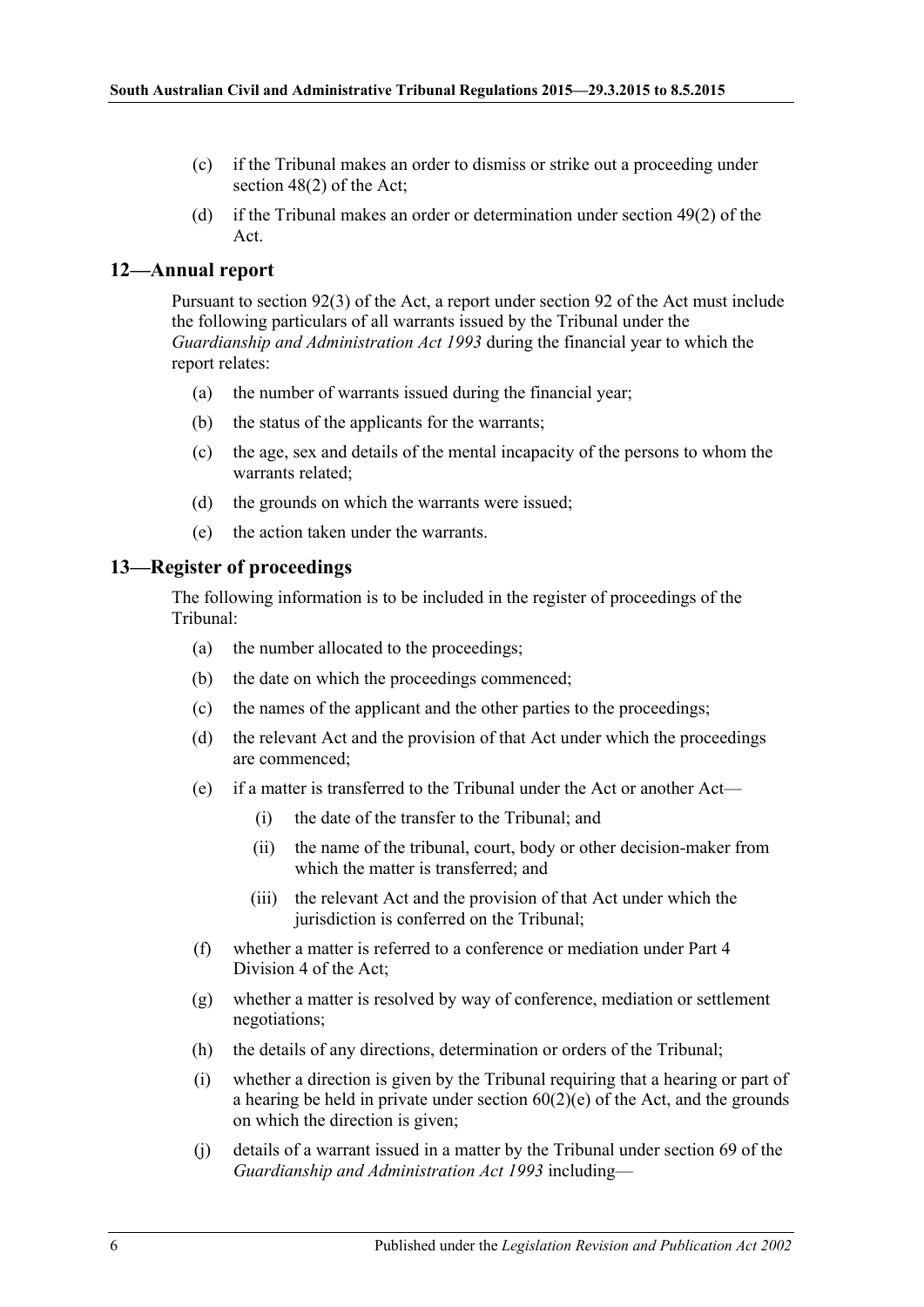- (i) the status of the applicant for the warrant; and
- (ii) the age, sex and details of the mental incapacity of the person to whom the warrant relates; and
- (iii) the ground on which the warrant was issued; and
- (iv) the action that was taken under the warrant;
- (k) if the proceedings are withdrawn, the date on which they are withdrawn;
- (l) the final decision of the Tribunal and the date of that decision.

#### <span id="page-6-0"></span>**14—Fees**

- (1) Subject to this regulation, the fees set out in [Schedule](#page-8-0) 1 are payable to the Tribunal for the purposes set out in that Schedule.
- (2) The following persons or bodies are not required to pay a fee that would otherwise be payable under these regulations:
	- (a) a Minister of the Crown;
	- (b) the Commissioner for Consumer Affairs;
	- (c) the Public Advocate;
	- (d) the Commissioner of Police;
	- (e) a public sector employee acting on behalf of a public sector agency under the *[Public Sector Act](http://www.legislation.sa.gov.au/index.aspx?action=legref&type=act&legtitle=Public%20Sector%20Act%202009) 2009*;
	- (f) the South Australian Housing Trust.
- <span id="page-6-3"></span>(3) Subject to [subregulation](#page-6-2) (4) and the other provisions of this regulation, the fees referred to in [Schedule](#page-8-0) 1, other than the fees referred to in items 3 and 5 of [Schedule](#page-8-0) 1, are not payable in relation to Tribunal proceedings in respect of—
	- (a) the *[Advance Care Directives Act](http://www.legislation.sa.gov.au/index.aspx?action=legref&type=act&legtitle=Advance%20Care%20Directives%20Act%202013) 2013*; or
	- (b) the *[Consent to Medical Treatment and Palliative Care Act](http://www.legislation.sa.gov.au/index.aspx?action=legref&type=act&legtitle=Consent%20to%20Medical%20Treatment%20and%20Palliative%20Care%20Act%201995) 1995*; or
	- (c) the *[Guardianship and Administration Act](http://www.legislation.sa.gov.au/index.aspx?action=legref&type=act&legtitle=Guardianship%20and%20Administration%20Act%201993) 1993*; or
	- (d) the *[Mental Health Act](http://www.legislation.sa.gov.au/index.aspx?action=legref&type=act&legtitle=Mental%20Health%20Act%202009) 2009*.
- <span id="page-6-2"></span>(4) The fee referred to in item 3 of [Schedule](#page-8-0) 1 is not payable by an applicant for an internal review of a decision of the Tribunal in respect of proceedings under—
	- (a) the *[Advance Care Directives Act](http://www.legislation.sa.gov.au/index.aspx?action=legref&type=act&legtitle=Advance%20Care%20Directives%20Act%202013) 2013*; or
	- (b) the *[Consent to Medical Treatment and Palliative Care Act](http://www.legislation.sa.gov.au/index.aspx?action=legref&type=act&legtitle=Consent%20to%20Medical%20Treatment%20and%20Palliative%20Care%20Act%201995) 1995*; or
	- (c) the *[Guardianship and Administration Act](http://www.legislation.sa.gov.au/index.aspx?action=legref&type=act&legtitle=Guardianship%20and%20Administration%20Act%201993) 1993*; or
	- (d) the *[Mental Health Act](http://www.legislation.sa.gov.au/index.aspx?action=legref&type=act&legtitle=Mental%20Health%20Act%202009) 2009*,

if the applicant is the person who is the subject of the proceedings.

- <span id="page-6-1"></span>(5) Subject to this regulation, a fee that may be charged or is required to be paid under item 2 of [Schedule](#page-8-0) 1 must be paid—
	- *(a) in the case of a matter referred to the Tribunal under section 29(6a) of the [Residential Parks Act](http://www.legislation.sa.gov.au/index.aspx?action=legref&type=act&legtitle=Residential%20Parks%20Act%202007) 2007—*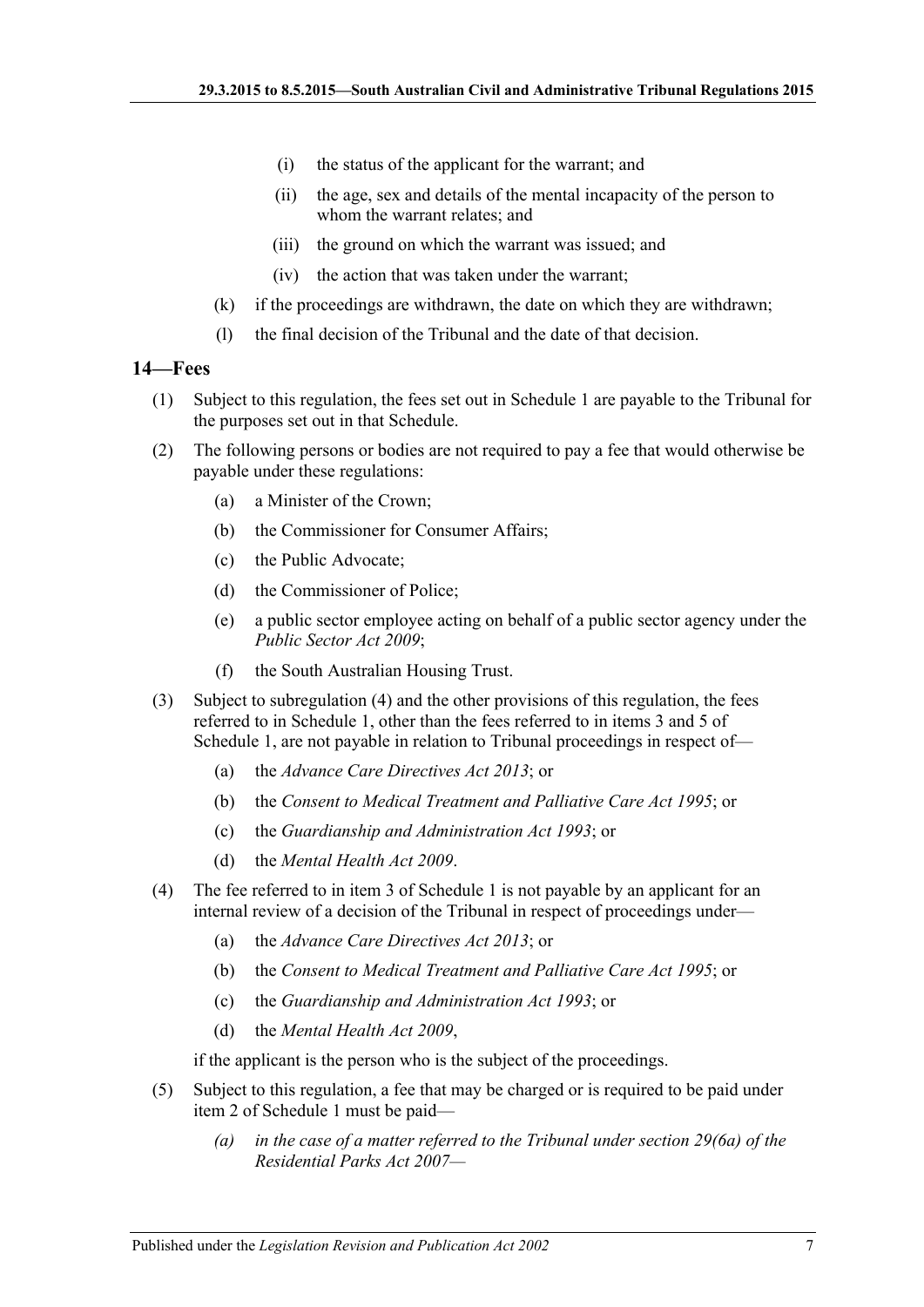- (i) *where the park owner has lodged a written notice of dispute—by the park owner; or*
- (ii) *in any other case—by the third party (as referred to in that subsection);*
- (b) in the case of a matter referred to the Tribunal under any other provision of section 29 of the *[Residential Parks Act](http://www.legislation.sa.gov.au/index.aspx?action=legref&type=act&legtitle=Residential%20Parks%20Act%202007) 2007*—by the park owner;
- (c) in the case of a matter referred to the Tribunal under section  $63(7)$  of the *[Residential Tenancies Act](http://www.legislation.sa.gov.au/index.aspx?action=legref&type=act&legtitle=Residential%20Tenancies%20Act%201995) 1995*—
	- (i) where the landlord has lodged a written notice of dispute—by the landlord; or
	- (ii) in any other case—by the third party (as referred to in that subsection);
- (d) in the case of a matter referred to the Tribunal under any other provision of section 63 of the *[Residential Tenancies Act](http://www.legislation.sa.gov.au/index.aspx?action=legref&type=act&legtitle=Residential%20Tenancies%20Act%201995) 1995*—by the landlord;
- <span id="page-7-0"></span>(e) *in the case of a matter referred to the Tribunal under section 105M(8) of the [Residential Tenancies Act](http://www.legislation.sa.gov.au/index.aspx?action=legref&type=act&legtitle=Residential%20Tenancies%20Act%201995) 1995*—
	- (i) *where the rooming house proprietor has lodged a written notice of dispute—by the rooming house proprietor; or*
	- (ii) *in any other case—by the third party (as referred to in that subsection);*
- <span id="page-7-1"></span>(f) *in the case of a matter referred to the Tribunal under any other provision of section 105M of the [Residential Tenancies Act](http://www.legislation.sa.gov.au/index.aspx?action=legref&type=act&legtitle=Residential%20Tenancies%20Act%201995) 1995—by the rooming house proprietor.*

**Note—**

Subregulation  $(5)(a)$ ,  $(e)$  and  $(f)$  had not come into operation at the date of the publication of this version.

- (6) Unless a Presidential member determines otherwise, proceedings before the Tribunal are stayed until a fee that may be charged or is required to be paid under item 1, 2 or 3 of [Schedule](#page-8-0) 1 is paid or payment is waived or postponed under [subregulation](#page-7-2) (7) or [\(8\).](#page-7-3)
- <span id="page-7-2"></span>(7) The Registrar may, on the grounds of financial hardship, or if the Registrar considers it is fair and appropriate to do so in the circumstances of a particular case—
	- (a) waive, remit or refund a fee (or part of a fee) payable by a person; or
	- (b) postpone payment of a fee (or part of a fee) by a person until such time, and upon such conditions (if any) as the Registrar thinks fit.
- <span id="page-7-3"></span>(8) A member of the Tribunal may if the member considers it is fair and appropriate to do so in the circumstances of a particular case—
	- (a) waive a fee (or part of a fee) payable by a person; or
	- (b) postpone payment of a fee (or part of a fee) by a person until such time, and upon such conditions (if any) as the member thinks fit.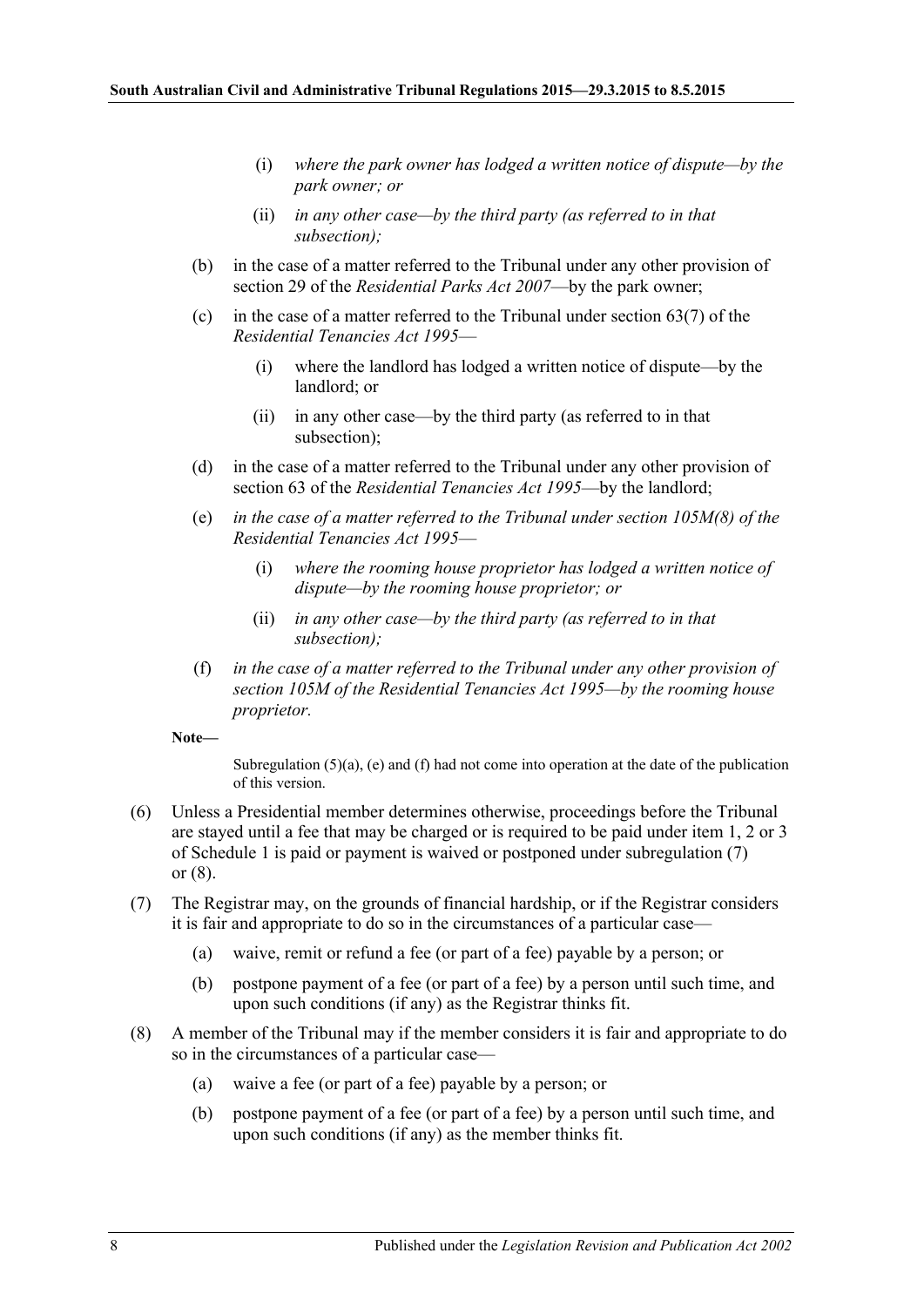- (9) For the purposes of [subregulation](#page-7-3) (8), the reference to a member of the Tribunal is, where the Tribunal is constituted of a registrar or other member of staff of the Tribunal, taken to include a reference to that registrar or other member of staff.
- (10) The Registrar may require payment of a non-refundable deposit on account of any amount to which a person may become liable under [Schedule](#page-8-0) 1.

## <span id="page-8-0"></span>**Schedule 1—Fees**

| $\mathbf{1}$ | \$69.00<br>Application for commencement of Tribunal proceedings                                 |                                                                                                                                              |                                                                                                     |
|--------------|-------------------------------------------------------------------------------------------------|----------------------------------------------------------------------------------------------------------------------------------------------|-----------------------------------------------------------------------------------------------------|
| 2            |                                                                                                 | Referral of matter to Tribunal under-                                                                                                        |                                                                                                     |
|              | (a)                                                                                             | section 29 of the Residential Parks Act 2007                                                                                                 | \$69.00                                                                                             |
|              | (b)                                                                                             | section 63 of the Residential Tenancies Act 1995                                                                                             | \$69.00                                                                                             |
|              | (c)                                                                                             | section 105M of the Residential Tenancies Act 1995                                                                                           | \$69.00                                                                                             |
|              |                                                                                                 | Note—                                                                                                                                        |                                                                                                     |
|              |                                                                                                 | Item $2(c)$ had not come into operation at the date of<br>the publication of this version.                                                   |                                                                                                     |
| 3            | Application for an internal review of a decision of the Tribunal under<br>section 70 of the Act |                                                                                                                                              | \$500.00                                                                                            |
| 4            |                                                                                                 | For each request to search and inspect a record of the Tribunal                                                                              | \$21.60                                                                                             |
| 5            |                                                                                                 | For provision of a transcript (or part of a transcript) on request of a person \$166.00 for first 30 minutes                                 | or less requested, plus for<br>each additional 30 minutes<br>or part thereof requested-<br>\$125.00 |
| 6            | Except where item 7 applies, for copy of documentary evidence—per<br>page                       |                                                                                                                                              | \$7.20                                                                                              |
| 7            |                                                                                                 | For a copy of any photograph, map, plan or other document which is<br>greater than A4 in size                                                | \$7.20 per page, or the<br>actual cost of copying<br>(whichever is greater)                         |
| 8            |                                                                                                 | For inspection or copy of evidence in the form of slides, film, video tape,<br>audio tape or other form of recording—per item                | \$21.60                                                                                             |
| 9            |                                                                                                 | For copy of reasons for decision or order—per page                                                                                           | \$7.20                                                                                              |
|              | Note-                                                                                           |                                                                                                                                              |                                                                                                     |
|              |                                                                                                 | A party to proceedings is entitled to 1 copy of the reasons<br>without charge.                                                               |                                                                                                     |
|              |                                                                                                 | 10 For copy of any other document—per page                                                                                                   | \$4.40                                                                                              |
| 11           | proceedings                                                                                     | For inspection or copy of a video, audio or other recording of Tribunal                                                                      | \$24.00                                                                                             |
|              |                                                                                                 | 12 For opening the Registry (or the Registry remaining open) after hours for<br>urgent execution of process-for each hour or part of an hour | \$357.00                                                                                            |
|              |                                                                                                 | 13 For opening the Tribunal (or the Tribunal remaining open) after hours for<br>urgent hearing—for each hour or part of an hour              | \$1 074.00                                                                                          |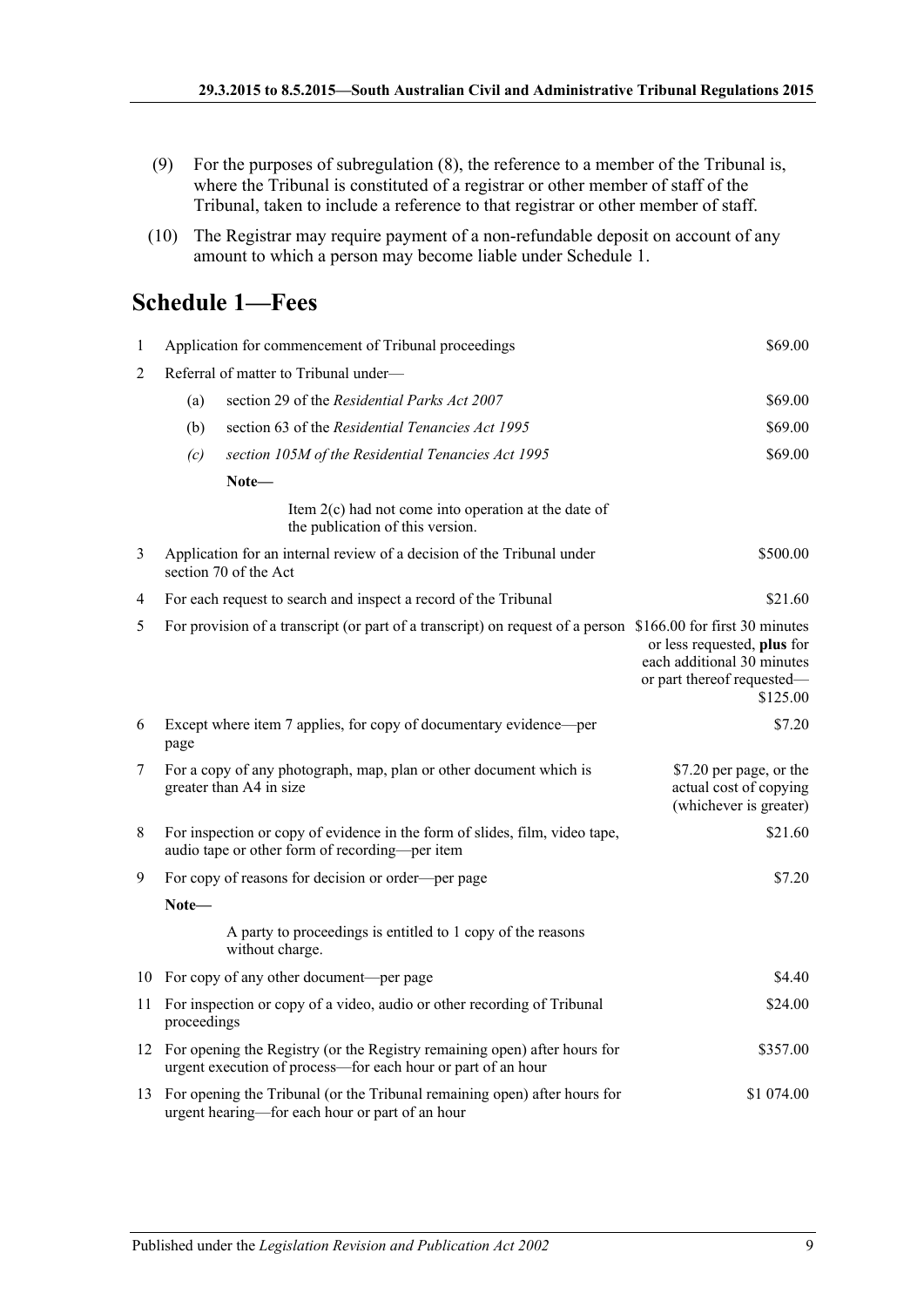**Note—**

No fees are payable in respect of Tribunal proceedings under the *[Advance Care Directives](http://www.legislation.sa.gov.au/index.aspx?action=legref&type=act&legtitle=Advance%20Care%20Directives%20Act%202013)  Act [2013](http://www.legislation.sa.gov.au/index.aspx?action=legref&type=act&legtitle=Advance%20Care%20Directives%20Act%202013)*, the *[Consent to Medical Treatment and Palliative Care Act](http://www.legislation.sa.gov.au/index.aspx?action=legref&type=act&legtitle=Consent%20to%20Medical%20Treatment%20and%20Palliative%20Care%20Act%201995) 1995*, the *[Guardianship and](http://www.legislation.sa.gov.au/index.aspx?action=legref&type=act&legtitle=Guardianship%20and%20Administration%20Act%201993)  [Administration Act](http://www.legislation.sa.gov.au/index.aspx?action=legref&type=act&legtitle=Guardianship%20and%20Administration%20Act%201993) 1993* or the *[Mental Health Act](http://www.legislation.sa.gov.au/index.aspx?action=legref&type=act&legtitle=Mental%20Health%20Act%202009) 2009*, other than a request for provision of a transcript under item 5 (se[e regulation](#page-6-3) 14(3)) or an application under item 3 where the applicant is not a person who is the subject of the proceedings (see [regulation](#page-6-2) 14(4)).